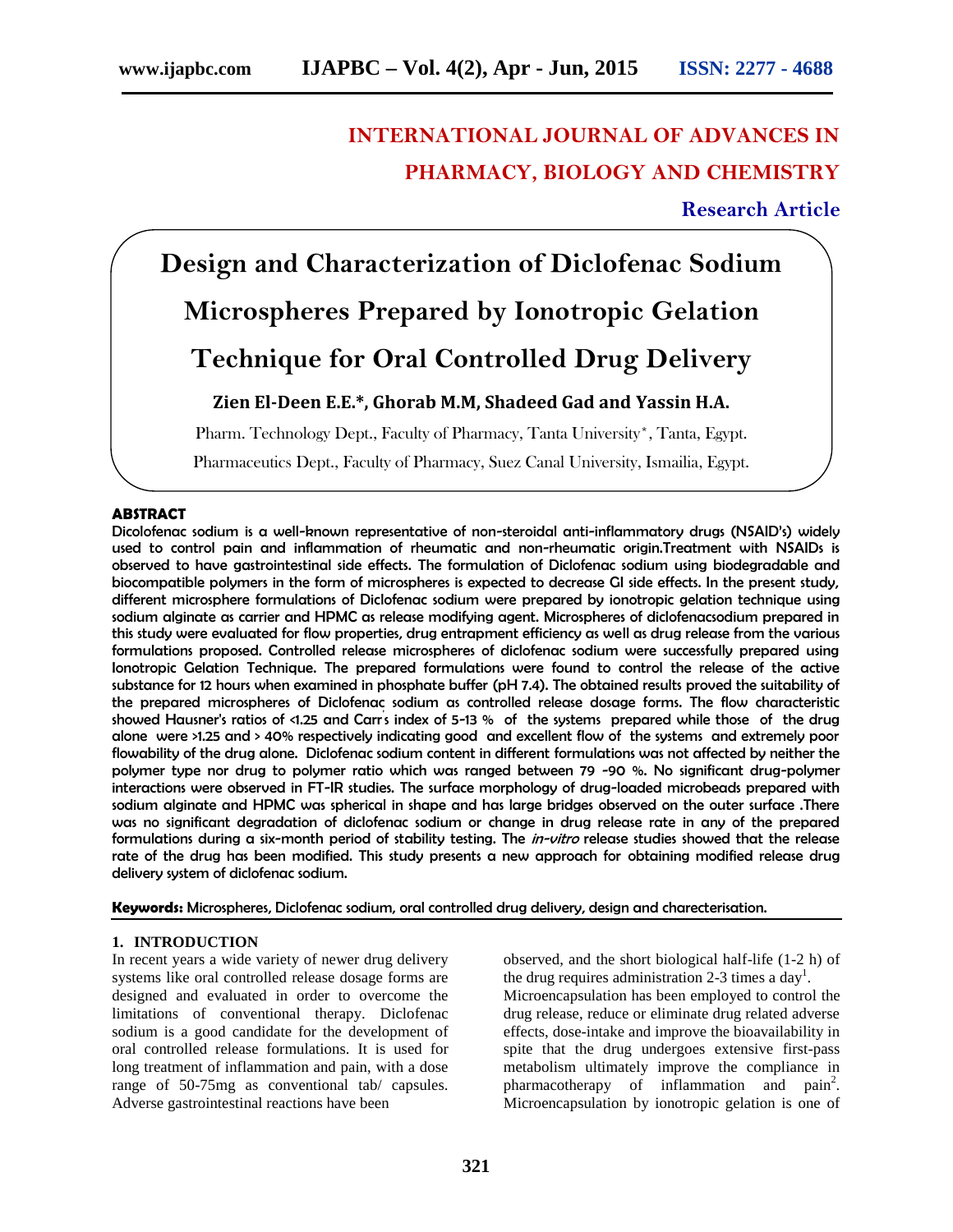the widely used methods for preparation of calcium alginate microspheres/beads which has the ability to form gels due to the reaction with calcium salts. Recently the use of calcium-alginate gel beads as a vehicle for controlled drug delivery system has attracted considerable attention because of their property of reswelling which is susceptible to environmental  $pH^3$ .

Consequently, acid sensitive drugs incorporated into beads would be protected from gastric juice<sup>4</sup>. Major characteristics of alginate beads are their fast disintegration in simulated intestinal fluid and high porosity, which result in rapid drug release<sup>5</sup>.

Regarding ionotropic gelation technique, the preparation of drug containing microparticles is based on the principle of coalescence of colloidal polymer particles. Ionotropic gelation of the anionic polysaccharide sodium alginate with oppositely charged calcium ions forms microparticles. Subsequent curing step induces the fusion of colloidal polymer particles into the homogenous matrix. During the coating and drying process, the colloidal polymer particles coalesce and fuse into the homogenous film<sup>6</sup>. It is a cost effective technique that establishes intimate contact of the drug with the release retardant.

Alginate is a natural biopolymer which has been used widely due to its non-toxic, biodegradable and biocompatible nature. Alginic acid is a linear copolymer of p-o-mannuronic acid and u-L-guluronic acid linked by  $(1-4)$ -glycosidic bonds<sup>7</sup>. Alginate gelation takes place when divalent cations, interact ionically with blocks of guluronic acid residues, resulting in formation of three-dimensional network<sup>8</sup>. Sodium alginate is soluble in water and forms a reticulated structure which is cross-linked with divalent calcium chloride to form insoluble meshwork. Alginate's unique property of forming water insoluble calcium alginate gel through ionotropic gelation with calcium ions is a simple, mild and eco-friendly condition to encapsulate drugs. Another important property of alginate beads is their re-swelling ability. This property is sensitive to the environmental pH<sup>6</sup>. Alginate has a property of coating the drug core and also acts as a release rate retardant<sup>9</sup>.

The above mentioned considerations led to the objective of this study, which was to prepare and evaluate oral controlled release product namely microbeads for diclofenac sodium by utilizing the ionotropic gelation method using sodium alginate alone and with HPMC as release rate modifiers to overcome the fast disintegration of alginate beads in simulated intestinal fluid. In the proposed method we dropped the mixture of drug and polymer dispersion

into an aqueous calcium chloride, solution gelation occurs instantaneously resulting in the formation of spherical beads, with narrow particle size, high yield and optimum controlled release of the drug in various physiological GI conditions.

### **2. MATERIALS AND METHODS**

#### **2.1. Materials**

Diclofenac sodium (Sigma-Aldrich, St. Louis, Mo, USA) was a gift sample kindly supplied by Amriya pharmaceuticals industries, Alexandria, Egypt. Hydroxypropylmethylcellulose (HPMC) and sodium alginate were purchased from RÖhm Pharma GMBH, Darmstadt (Germany). All other reagents were analytical or pharmaceutical grade and used as received.

#### **2.2. Preparation of microbeads:**

Microbeads of diclofenac sodium were prepared by ionotropic gelation technique. In this present work four sets of microbeads were prepared by using sodium alginate alone and combination with coating polymers like HPMC and calcium chloride used as counter ion.

The microbeads were prepared in an environment free from organic solvents by dropping a mixture of colloidal copolymer dispersion, the dispersed drug diclofenacsodium, formed mucilage of sodium alginate in calcium chloride solution, which acted as a counter ion. The droplets instantaneously formed gelled spherical beads due to cross- linking of calcium ion with the sodium ion which remain ionized in the solution $10$ . .

Chemical reaction between sodium alginate and calcium chloride to form calcium alginate was utilized for the microencapsulation of diclofenac sodium core material. Preliminary work on the preparation of microbeads revealed that stirring speed and curing time greatly affected the size of microbeads<sup>11</sup>. Smaller particles can be prepared by adjusting stirring rate to 500rpm and curing time for 2h and also depending upon the height of the syringe from the level of counter ion solution, compressed force on the plunger of the syringe. The gelled particles were cured to get sufficiently hardened beads, filtered, washed and dried. The colloidal polymer particles fused into the polymer matrix during drying with the drug being dispersed in the latex. The detailed compositions of the various formulations are mentioned in Table (1).

#### **2.2.1. Preparation of sodium alginate microbeads:**

In the first set three batches of drug-loaded microbeads were prepared (F1, F2, and F3). A solution of sodium alginate was prepared in 100ml of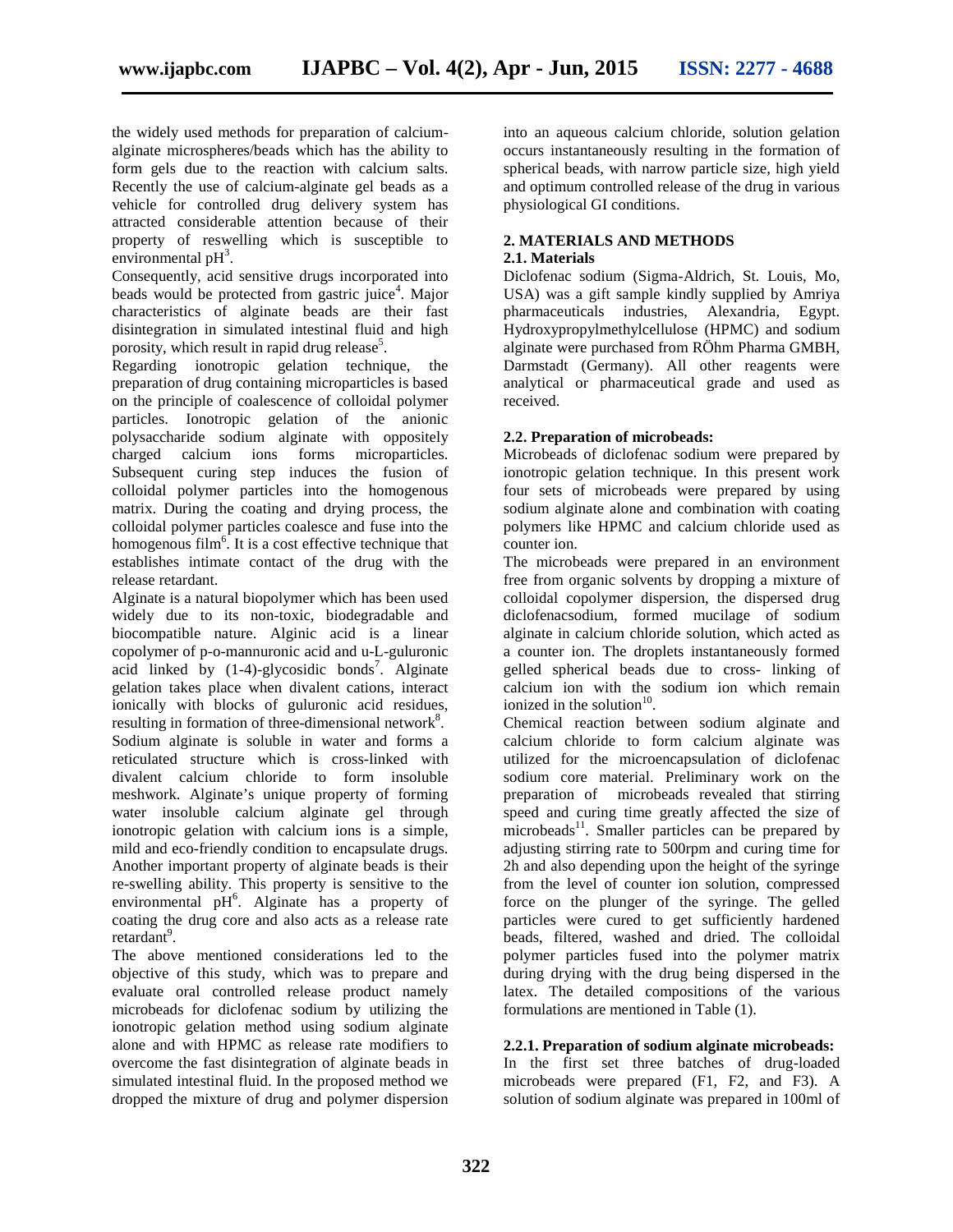deionized water. In 50ml of sodium alginate solution, weighed quantity of diclofenac sodium was dispersed uniformly. Bubble free dispersion was dropped through a syringe with a needle into 100ml aqueous calcium chloride solution and stirred at 500rpm. After stirring for 30minutes, the gelled beads were separated by filtration, washed with distilled water and finely dried at  $70^{\circ}$ C for 6h in an oven<sup>12,13</sup>.

**2.2.2. Preparation of Alginate-HPMC microbeads:**

In the second set two batches of drug loaded microbeads (F4 and F5) were prepared using sodium alginate and HPMC as coating polymers. To 50ml of deionized water, HPMC was added and stirred with an electric stirrer to form mucilage. Sodium alginate was added to form uniform dispersion. Weighed quantity of diclofenac sodium was added and homogenized for 5 min. The resulting dispersion was dropped through a syringe with a needle into 100ml of 5%w/v aqueous calcium chloride solution and stirred at 500rpm. After stirring for 30min the formed beads were separated by filtration, washed with distilled water, dried at  $70^{\circ}$ C for 6h in an oven<sup>14</sup>.

#### **3. Characterization and Evaluation of the prepared microbeads:**

#### **3.1. Infrared spectral analysis:**

The IR spectrum was used to determine the interaction of the drug with the polymers used. The infrared spectra of samples were obtained using a spectrophotometer (FTIR, Jusco, Japan). Samples were mixed with potassium bromide (spectroscopic grade) and compressed into discs using hydraulic press before scanning from  $4000$  to  $400 \text{ cm}^{-1}$  15,16.

#### **3.2. Flowability testing:**

The flowability of the prepared powders was tested by measuring their angle of repose. The calculations of Carr's compressibility index as well as Hausner's ratio were also tested. experiments are done in triplicate, the average ±S.D.

#### **3.2.1. Measuring the angle of repose:**

The fixed height cone method was adopted $17$  where the diameter of the formed cone (d) was determined according to the following equation:

$$
\tan \theta = \frac{2h}{d}
$$

d Where (h) and (d) are the height and the diameter of the cone respectively.

#### **3.2.2. Determination of the initial and tapped bulk** solutions densities warmed **densities:**

A fixed weight of the powder either drug or the prepared microbeads was poured in a 25 ml

graduated cylinder, the powder was allowed to settle with no outer force and the volume occupied was measured as  $V_I$  (initial bulk volume). The cylindrical graduate was then tapped on a plan surface at a one inch distance till a constant volume was obtained . The tapped volume of the powder was then recorded as  $(V_T)$ . The initial and tapped bulk densities were then calculated according to the following equation<sup>18</sup>:

> Initial Bulk Density  $I = M/VI$ Tapped Bulk Density  $I = M/V<sub>T</sub>$

Where (M) is the mass of the powder. The percentage compressibility (Carr's index) was then determined from the following equation<sup>19</sup>:

$$
\begin{array}{c}\n \text{or} \\
 \text{Carrs index} = \text{---} \\
 \text{---} \\
 \text{---} \\
 \text{---} \\
 \text{---} \\
 \text{---} \\
 \text{---} \\
 \text{---} \\
 \text{---} \\
 \text{---} \\
 \text{---} \\
 \text{---} \\
 \text{---} \\
 \text{---} \\
 \text{---} \\
 \text{---} \\
 \text{---} \\
 \text{---} \\
 \text{---} \\
 \text{---} \\
 \text{---} \\
 \text{---} \\
 \text{---} \\
 \text{---} \\
 \text{---} \\
 \text{---} \\
 \text{---} \\
 \text{---} \\
 \text{---} \\
 \text{---} \\
 \text{---} \\
 \text{---} \\
 \text{---} \\
 \text{---} \\
 \text{---} \\
 \text{---} \\
 \text{---} \\
 \text{---} \\
 \text{---} \\
 \text{---} \\
 \text{---} \\
 \text{---} \\
 \text{---} \\
 \text{---} \\
 \text{---} \\
 \text{---} \\
 \text{---} \\
 \text{---} \\
 \text{---} \\
 \text{---} \\
 \text{---} \\
 \text{---} \\
 \text{---} \\
 \text{---} \\
 \text{---} \\
 \text{---} \\
 \text{---} \\
 \text{---} \\
 \text{---} \\
 \text{---} \\
 \text{---} \\
 \text{---} \\
 \text{---} \\
 \text{---} \\
 \text{---} \\
 \text{---} \\
 \text{---} \\
 \text{---} \\
 \text{---} \\
 \text{---} \\
 \text{---} \\
 \text{---} \\
 \text{---} \\
 \text{---} \\
 \text{---} \\
 \text{---} \\
 \text{---} \\
 \text{---} \\
 \text{---} \\
 \text{---} \\
 \text{---} \\
 \text{---} \\
 \text{---} \\
 \text{---} \\
 \text{---} \\
 \text{---} \\
 \text{---} \\
 \text{---} \\
 \text{---} \\
 \text{---} \\
 \text{---} \\
 \text{---} \\
 \text{---} \\
 \text{---} \\
 \text{---} \\
 \text{---} \\
 \text{---} \\
 \text{---} \\
 \text{---} \\
 \text{---} \\
 \text{---} \\
 \text{---} \\
 \text{---} \\
 \text{---} \\
 \text{---} \\
 \text{---} \\
 \text{---} \\
 \text{---} \\
 \text{---} \\
 \text{---} \\
 \text{---} \\
 \text{---} \\
 \text{---} \\
 \text{---} \\
 \text{---} \\
 \text{---} \\
 \text{---} \\
 \text{---} \\
 \text{---} \\
 \text{---} \\
 \text{---} \\
 \text{---} \\
 \text{---} \\
$$

**T** Finally the Hausner's ratio was obtained by dividing  $V_I$  by  $V_T^{20}$ . The experiments were carried in triplicate and the average angle of repose; Carr's index and Hausner's ratio of each of the prepared formulae were then calculated.

#### **3.3. Scanning Electron Microscopy Analysis (SEM):**

The shape and surface characteristics were determined by scanning electron microscopy (model- JSM, 35CF, jeol, Japan) using gold sputter technique. The particles were dried by vacuum, coated to  $200 \text{ A}^{\circ}$ thicknesses with gold palladium using prior to microscopy. A working distance of 20nm, a tilt of zero-degree and accelerating voltage of 15kv were the operating parameters. Photographs were taken within a range of 50-500 magnifications<sup>21</sup>.

#### **3.4. Drug content determination:**

Percentage yield can be determined by calculating the initial weight of raw materials and the finally obtained weight of granules. Percentage yield can be calculated by using the formula<sup>22</sup>:

Percentage yield  $=$   $\frac{\text{Practical yield}}{\text{Theoretical yield}} \times 100$ 

An accurately weighed amount of the prepared microbeads was taken in a stoppered test tube and extracted with  $5 \times 10$  ml quantities of phosphate buffer (pH 7.4).The extracts were filtered and collected into 100 ml volumetric flaskand made up to the volume with phosphate buffer (pH 7.4). The solutions were subsequently suitably diluted with pre phosphate buffer  $(pH 7.4)$  and spectrophotometric absorbance was taken at 276  $nm^{23}$ , (UV-Visible recording spectrophotometer,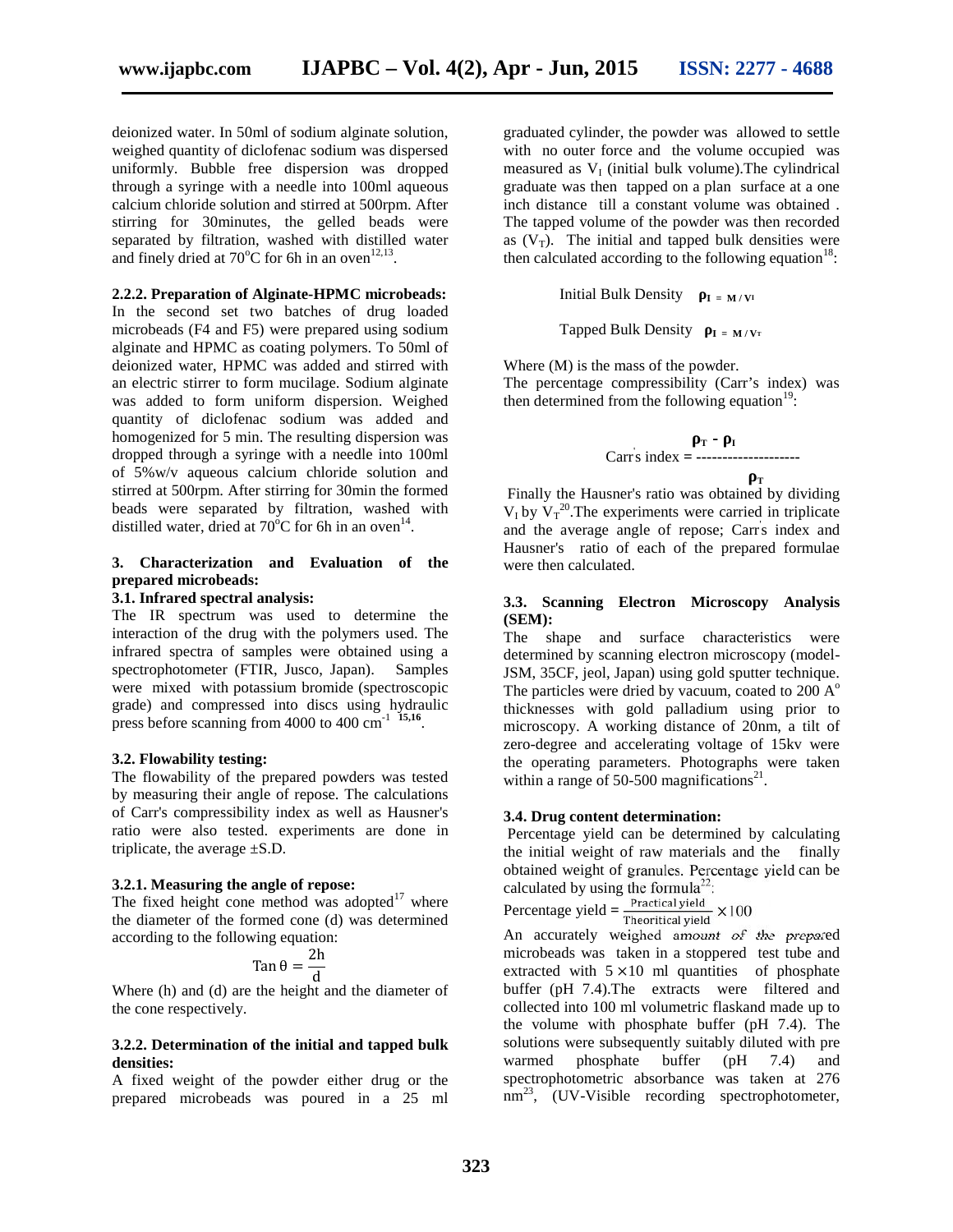SHIMADZU (UV-160A) (Japan).Percentage drug entrapment and the percentage entrapment efficiency (PEE) were calculated by the formula given below<sup>24</sup> .

 $\text{PEE} = \frac{\text{Drug loading in the prepared microbeads}}{\text{Theoretical drug loading}} \times 100$ 

#### **3.5.** *In-vitro* **drug release studies:**

The USPdissolution test apparatus employing paddle type(Paddle type , Copley , England) was used to measure the dissolution rate of diclofenac sodium from microbeads delivery system at  $37^{\circ}$ C $\pm$  0.2. The dissolution of the drug was conducted in two media pH 1 (0.1 N HCL) as well as pH 7.4 (Phosphate buffer) represent stomach and intestinal conditions respectively.

At predetermined time intervals( up to 12 hours),aliquots (5ml) were withdrawn, filtered through 0.45 membrane filter and replaced with equal volumes of pre warmed fresh medium to maintain constant volume and keep sink condition. After appropriate dilution, the sample solution was analyzed for diclofenac sodium by UV absorbance method at  $276 \text{ nm}^{27}$ .

#### **3.6. Stability study:**

A stability test was conducted by storing the prepared  $\frac{\text{other than}}{\text{off}}2.76\%$ . F4 formulation in hard gelatin capsules at ambient temperature, 31, 37, 43 $^{\circ}$ C (the relative humidity was controlled at 75%, except at ambient temperature). The content of diclofenac sodium and the dissolution of drug from the prepared formulations were tested monthly for six months. The dissolution study of the tested formulations followed the same procedures as previously described.

#### **4. RESULTS AND DISCUSSION 4.1. Infrared spectral analysis:**

The IR spectra are shown in Figure 1. The IR spectrum of pure drug (diclofenac sodium) (Fig.1a) shows a characteristic peaks at  $3386 \text{ cm}^{-1}$  due to N-H stretching frequency of secondary amine. The absorption bands at 1305 and 1282  $cm^{-1}$  resulted from  $\frac{5011a}{200}$ C-N stretching and the peaks at 1556 and 1574 cm<sup>-1</sup>due to C=C stretching and C=O stretching of carboxylate group, respectively. The C-Cl stretching characteristic peak was observed at 746 cm<sup>-1</sup>. The IR spectrum of diclofenac sodium with sodium alginate microbeads (Fig.1b) and diclofenac sodium sodiumalginate-HPMC microbeads (Fig.1c) shows all the principal characteristic peaks related to diclofenac sodium without any change in their position, indicating no possibility of chemical interaction between the drug and formulation ingredients**.**

#### **4.2. Flowablity testing:**

Table (2) shows the results of the flowablity testing of diclofenac sodiumas well as the prepared formulations, it is clear that, the rheological parameters like angle of repose and bulk density of all the proposed microbeads confirms better flow and packing properties. All the prepared formulations showed excellent flowability, as represented in terms of angle of repose  $( $40^{\circ}$ )$ <sup>17</sup>. The batches prepared with the coating polymers show good flowability due to formation of smooth layer on the surface of the microbeads. Bulk and tapped density of the microbeads showed good and acceptable ranges and found to have higher packability. The improvements of micromeritic properties suggest that the prepared micobeads can be easily handled.

Hausner's ratio of the drug alone was found to be 1.86which indicates a poor flow property of the free drug. The F1 formula showed 1.14, while F2 formula revealed 1.08. Also,F3 formula showed 1.12.The F4 formula revealed 1.09,while F5 formula revealed 1.04indicating a good flow<sup>20</sup>.

Carr's index for the drug alone was found to be 50.21% indicating extremely poor flow of the free drug. The F1 formula showed an index of12.23%, whileF2 formula showed an index of 11.34%. On the other hand, F3 formula showed an index formula showed an index of 13.11%,while F5 formula showed an index of 13.56% indicating excellent and good flow<sup>19</sup>.

#### **4.3. Scanning Electron Microscopy Analysis (SEM):**

The physical parameters like shape, surface morphology and also particle size were analyzed by scanning electron microscopy (SEM).Scanning electron micrographs of drug loaded microbeads prepared by sodium alginate (F2) and with the coating polymer (F5) are shown in Figure 2(a and b). The surface of the sodium alginate microbeads were discrete and spherical in shape with a rough outer surface and have a sandy appearance because of the surface-associated crystals of drug. Moreover, higher concentration of drug uniformly dispersed at the molecular level in the alginate matrices (Figure 2a). The surface morphology of drug-loaded microbeads prepared with sodium alginate and HPMC was spherical in shape and has large bridges observed on the outer surface (Fig 2b).**(a)**

# **4.4. Drug Entrapment Efficiency (DEE):**<br>The drug entrapment efficiency

The drug entrapment efficiency increased progressively with increasing sodium alginate concentration (Table 3), This will result in the formation of larger microbeads entrapping greater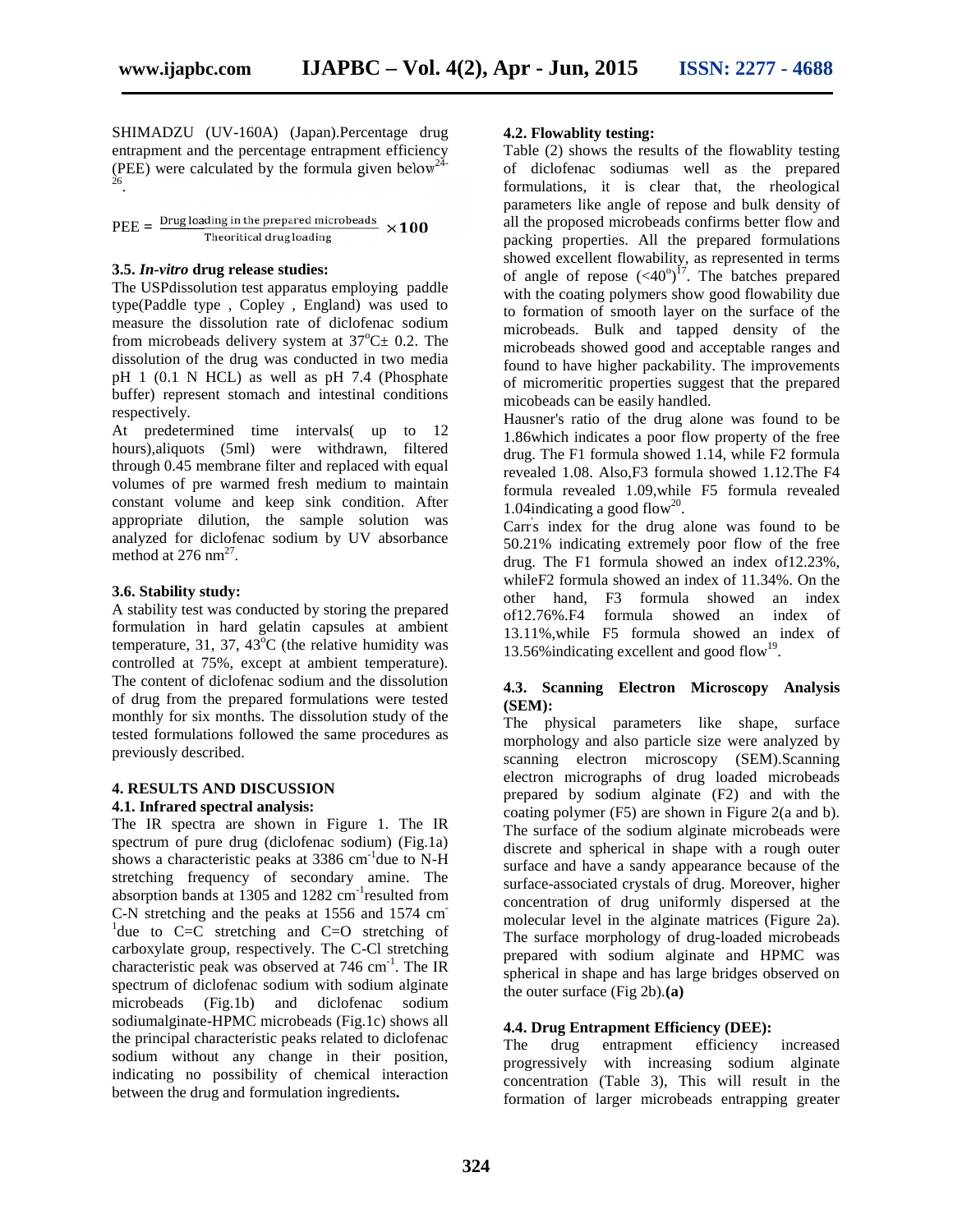amounts of the drug. This may be attributed to the greater availability of active calcium binding sites in the polymeric chains and, consequently, the greater degree of cross-linking as the amount of sodium alginate increased. Since the solubility of diclofenac sodium was slightly higher in calcium chloride than in distilled water, prolonged exposure caused greater loss of drug in the curing medium. Increase in alginate concentration reduced loss of drug in the curing medium due to the formation of dense matrix structure. On other hand drug entrapment efficiency was significantly increased with the increase in the concentration of coating polymers (F4 and F5).The adhering property of the coating polymers played an important role in reducing the loss of drug in the curing medium.

#### **4.5.** *In-vitro* **drug release studies:**

Since Diclofenac sodium has a pka value of 4, it is practically insoluble in acidic medium; there was no observable release of Diclofenac sodium in 0.1 N HCl.

Diclofenac sodium release from the prepared microbeads was studied in acidic buffer (pH 1.0) for initial 2h and phosphate buffer (pH 7.4) for a period of 12 h. The release of diclofenac sodium from microbeads showed more controlled behavior with the increase in sodium alginate concentration.

At acidic pH the alginate beads shrink due to tightening of the gel network, resulting in decreasing drug release from microbeads. The polymer is eroded at alkaline pH and the contents of microbeads are released in a controlled manner by both diffusion and slow erosion of polymer matrix. Based on these suggestions in-vitro release kinetic data proved that the drug release was very slow in acidic medium (pH 1.0) and subsequently increases at higher pH levels. The maximum drug release of about 94.12%- 97.9 %w/w (F1- F3) was observed (Figure 3), due to the fact that alginate beads showfast disintegration in simulated intestinal fluid(pH7.4) and the observed high porosity results in rapid drug release. Whereas more controlled drug release polymers were observed 85.22-89.30 %w/w (F4, F5).The release profile of diclofenac sodium from the proposed formulations is shown in Figure(3)

| <b>Composition of the prepared formulations</b> |                        |                            |                                   |               |
|-------------------------------------------------|------------------------|----------------------------|-----------------------------------|---------------|
| <b>Formulation code</b>                         | Diclofenac sodium (mg) | Sodium alginate $\%$ (w/v) | <b>Calcium Chloride%</b><br>(w/v) | $HPMC%$ (w/v) |
| F1                                              | 50                     |                            |                                   |               |
| F2                                              | 50                     |                            |                                   |               |
| F3                                              | 50                     |                            |                                   |               |
| F4                                              | 50                     |                            |                                   | 0.5           |
| F5                                              | 50                     |                            |                                   |               |

**Table 1**

**Table 2 Flowability test of diclofenac sodium and its modified release formulations**

| тто паклит тем от ансиотение момнин ина температом готовые тот ними поня |                 |                  |                  |                  |                  |                  |
|--------------------------------------------------------------------------|-----------------|------------------|------------------|------------------|------------------|------------------|
| <b>Parameter</b>                                                         | Pure drug       | F1               | F2               | F3               | F <sub>4</sub>   | F5               |
| $V_{I}$ (ml)                                                             | 3.4             | 1.77             | 1.56             | 1.08             | 0.73             | 0.52             |
| $V_T$ (ml)                                                               | 1.53            | 1.51             | 1.42             | 0.96             | 0.53             | 0.41             |
| $I($ gm.cm <sup>-3</sup> )                                               | $0.22 \pm 0.46$ | $0.61 \pm 0.22$  | $0.70 \pm 0.64$  | $0.80 \pm 0.78$  | $0.75 \pm 0.13$  | $0.77 \pm 0.56$  |
| $_{\text{T}}$ ( gm.cm <sup>-3</sup> )                                    | $0.41 \pm 0.81$ | $0.70 \pm 0.55$  | $0.76 \pm 0.32$  | $0.90 \pm 0.32$  | $0.82 \pm 0.98$  | $0.84 \pm 0.32$  |
| $T^{\prime}$<br>$\mathbf{I}$                                             | 1.86            | 1.14             | 1.08             | 1.12             | 1.09             | 1.04             |
| Carr's index $(\%$ )                                                     | 50.21           | 12.23            | 11.34            | 12.76            | 13.11            | 13.56            |
| Angle of repose                                                          | $55 \pm 0.43$   | $30.25 \pm 0.46$ | $29.67 \pm 0.34$ | $27.75 \pm 0.87$ | $25.04 \pm 0.11$ | $22.45 \pm 0.76$ |

Where,  $V_L$ : Initial bulk volume,  $V_T$ : Tapped bulk volume,  $P_L$ Initial bulk density,  $P_T$ : Tapped bulk density,  $P_T$  /  $P_L$ : Hausner ratio, each formulation containing 50mg of diclofenac sodium. Results show are the± SD, n=3 for Angle of repose, Bulk density and Tapped density.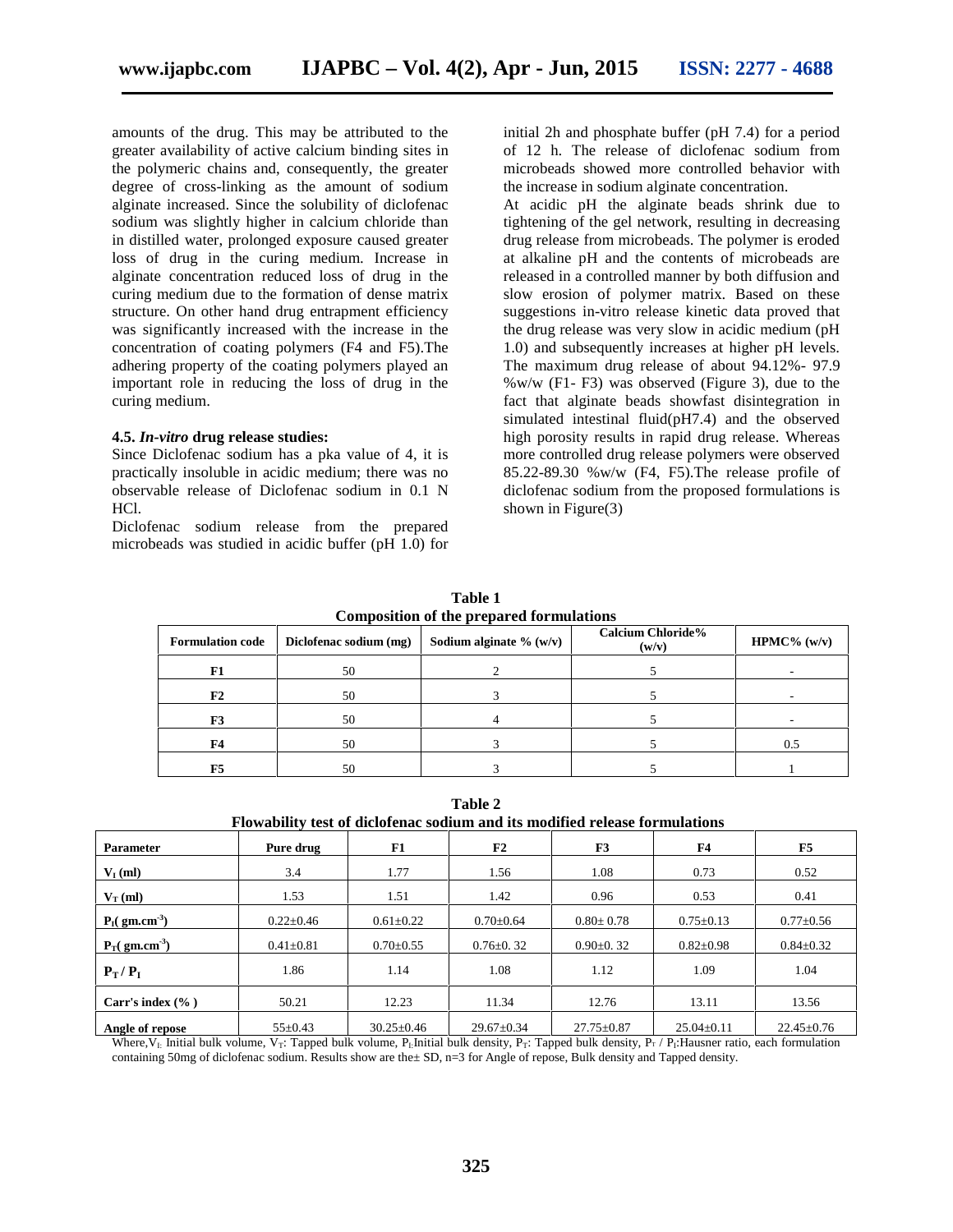|                | apment Efficiency in different formulations in phosphate buffer |  |
|----------------|-----------------------------------------------------------------|--|
| Formula        | DEE                                                             |  |
| F1             | $79.30 \pm 1.20$                                                |  |
| F <sub>2</sub> | $82.13 \pm 1.25$                                                |  |
| F3             | $84.22 \pm 0.88$                                                |  |

F4 86.91±0.96 F5  $90.22 \pm 0.43$ 

**Table 3 Drug Entrapment Efficiency in different formulations in phosphate buffer (pH7.4)**

**Table 4 Stability of diclofenac sodium in different prepared formulations**

| Time     | % Drug Remaining |                  |                  |                  |                  |  |
|----------|------------------|------------------|------------------|------------------|------------------|--|
| (months) | F1               | F2               | F3               | <b>F4</b>        | F5               |  |
|          | $98.18 \pm 1.78$ | $99.44 \pm 1.29$ | $9833 \pm 1.39$  | $99.45 \pm 1.43$ | $99.18 \pm 0.34$ |  |
| 3        | $97.88 \pm 0.43$ | $98.32 \pm 1.03$ | $97.23 \pm 0.67$ | $98.12 \pm 0.33$ | $97.98 \pm 0.23$ |  |
| h        | $9698 \pm 1.34$  | $97.76 \pm 0.11$ | $97.11 \pm 0.17$ | $96.89 \pm 0.77$ | $96.65 \pm 0.23$ |  |



**Figure 1**

**IR spectra of pure drug diclofenac sodium (a), diclofenac sodium with sodium alginate microbeads (b) and diclofenac sodium sodium alginate-HPMC microbeads (c).**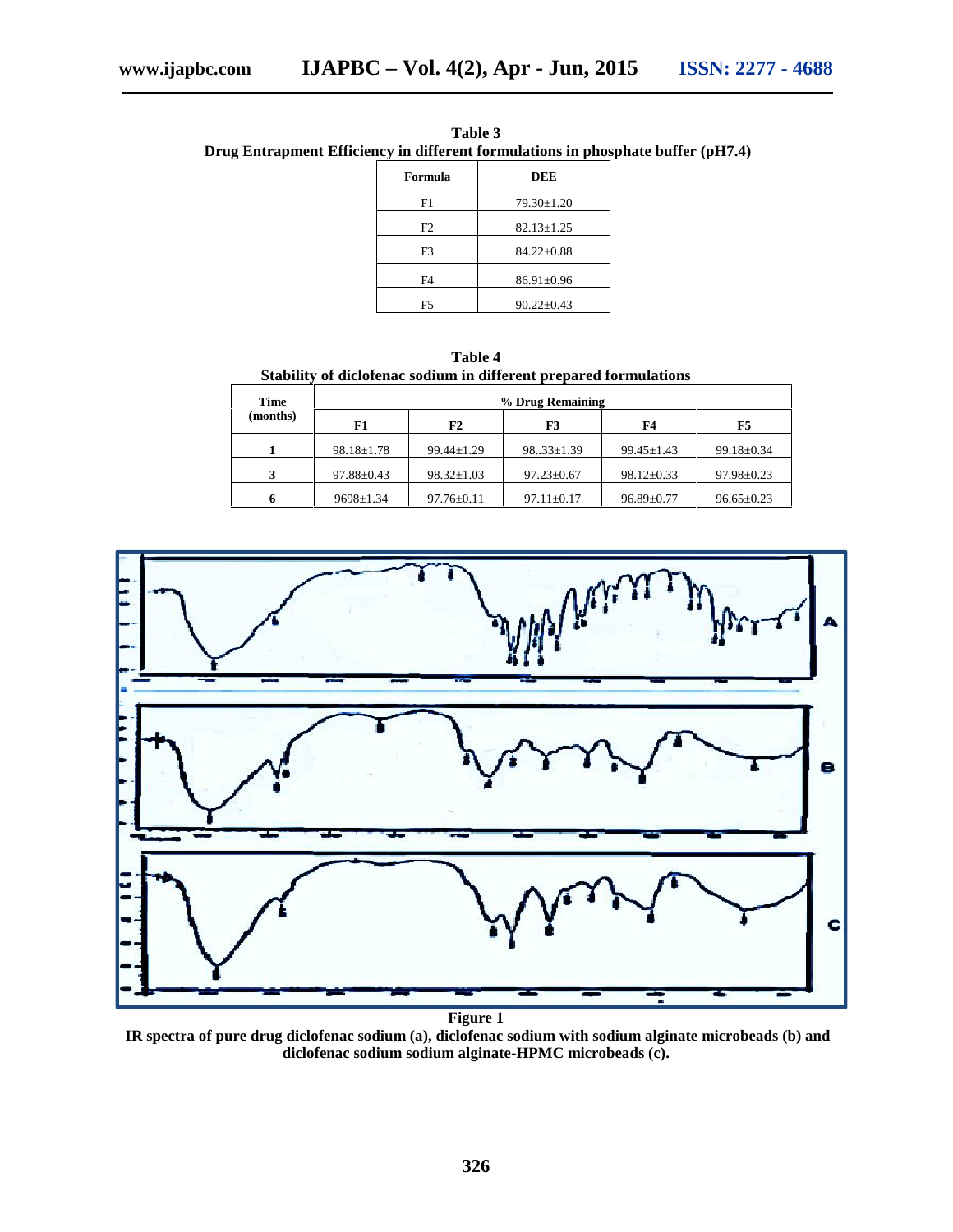

**Figure2**

(a)<br>**Figure2**<br>Scanning Electron Micrographs of diclofenac sodium microbeads 2(a), 2(b) for formulations F2 and F5



**Figure 3** *In vitro* **drug release profile of the prepared formulations the prepared formulations**

#### **4.6. Stability test: test:**

Three batches of each formulation were prepared and Three batches of each formulation were prepared and<br>the dissolution rate of the drug was evaluated under the same conditions. The release profiles of Diclofenac sodium from three different batches were constructed. The tested batches showed no significant difference regarding the release profile for each set of the three batches, indicating that the proposed manufacturing process is reliable and reproducible. Table (4) shows stability results of Diclofenac sodium in the different prepared formulations showing the percentage remaining in each formulation. Overall, results from the stability studies indicated that the proposed formulations were physically and chemically stable for more than 6 months.

#### **5. CONCLUSION**

Controlled release formulations of Diclofenac sodium were successfully prepared using sodium alginate in combination with HPMC by ionotropic gelation

technique. The *in vitro* release data showed controlled release of the formulation up to 12 hours. The microspheres were prepared without the use of organic solvents. FT-IR studies did not reveal any significant drug interactions. Diclofenac sodium release from microbeads formulated with sodium alginate with HPMC as coating polymers showed a satisfactory controlled release profile. There was no significant degradation of diclofenac sodium or change in drug release rate in any of the proposed formulations during a six-month period of stability testing. Diclofenac sodium content in different formulations wasn't affected by neither the polymer type nor drug to polymer ratio. Therefore, one can assume that the diclofenac sodium microbeads are promising pharmaceutical dosage forms by providing controlled release drug delivery systems and avoiding the dose related side effects in the entire physiological region. The entire process is feasible in an industrial scale and demands pilot study. **tability test**<br>
the dechase of the formulation were prepared and controlled release of the formulation up to 12 hours,<br>
solution rate of the drug was evaluated under<br>
The microspheres were prepared without the use of<br>
rem interactions. Diclofenac sodius are significant drug interactions. Diclofenac sodius<br>
interactions release from microbeads formulated with sodius<br>
interactions are proposed satisfactory controlled release profile. There wa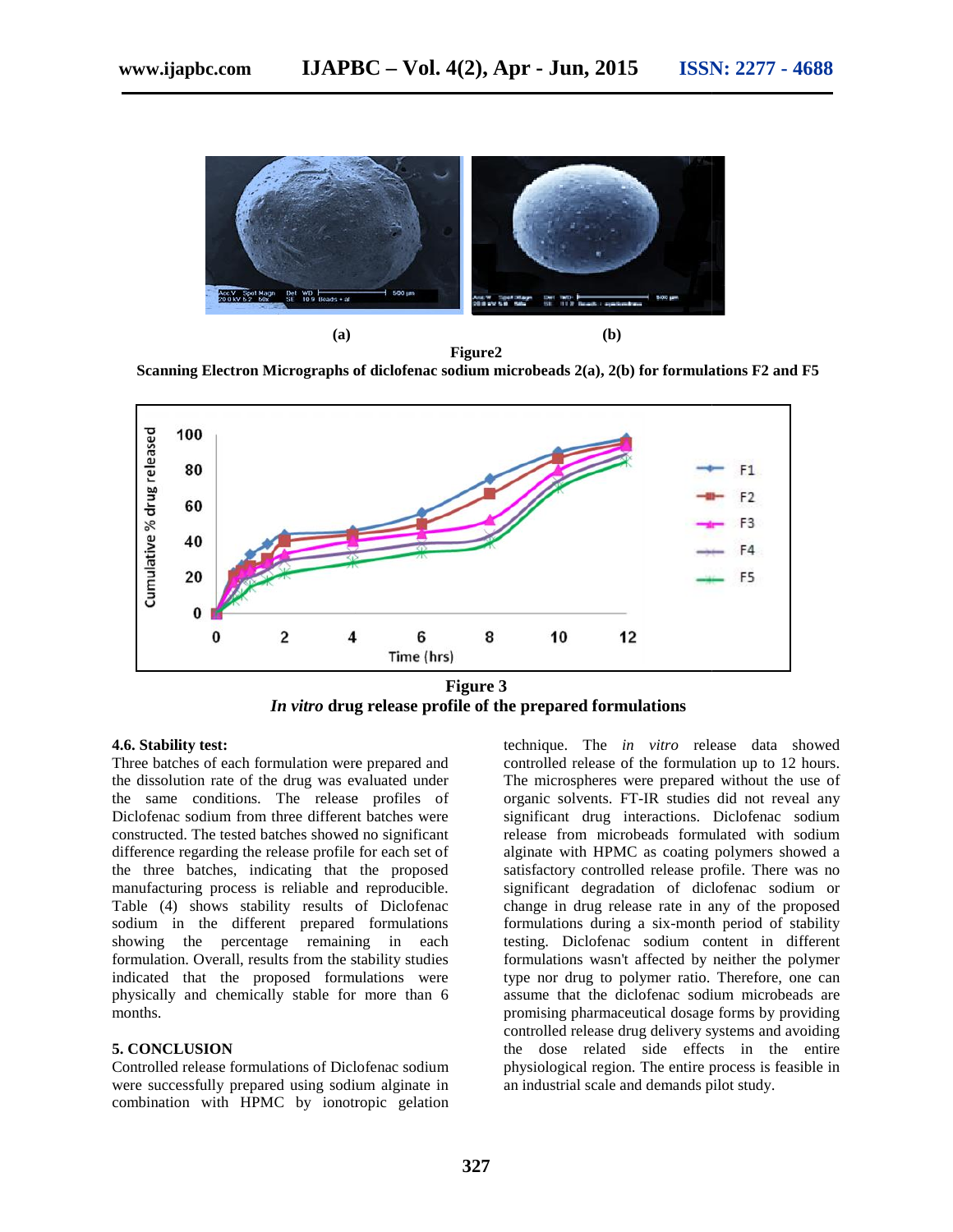#### **6. REFERENCES**

- 1. Robert Jackson, Land Marrow D. Jason in Goodman S and Gilman A., The Pharmacological Basis of Therapeutics, 10<sup>th</sup>Edn. MacGraw Hill Publishers New York,1445, (2001).
- 2. Bansode SS, Banarjee SK, Gaikwad DD, Jadhav SL, Thorat RM. Microencapsulation: A review. International Journal of Pharmaceutical Sciences Review and Research. 2010; 1(2):38-42.
- 3. Amitava G, Nathi LK, and Partha R. A study on the effect of different acrylic polymers on Frusemide loaded calcium alginate micropellets prepared by Ionotropic Gelation technique. Priory Medical Journal. 2007; 5(1):241-248.
- 4. Naveen C, Kiran KY, Rashmi V. Preparation and Evaluation of Ethyl Cellulose Microspheres containing Diclofenac Sodium by Novel W/O/O Emulsion Method. Journal of Pharmaceutical Sciences and Research. 2010;2(12): 884-88.
- 5. Venkatesan P, Manavalan R and Valliappan K. Microencapsulation: A vital technique in novel drug delivery system. Journal of Pharmaceutical Sciences and Research. 2009; 1(4):26-35.
- 6. Roland B, and Jijun W. Microencapsulation of Drugswith Aqueous Colloidal Polymer Dispersions." Journal ofPharmaceutical Sciences. 1993;(82): 191-194.
- 7. Patil JS, Kamalapur MV, Marapur SC, Kadam DV. Ionotropic Gelation and Polyelectrolyte Complexation: The novel techniques to design hydrogel particulate sustained, modulated drug delivery system. A review. Digest Journal of Nanomaterials and Biostructures. 2010; 5(1):241-248.
- 8. Hemanta KS, Siba PP, Babita S. Preparation and in vitro evaluation of Enteric Controlled release Pantoprazole loaded Microbeads using Natural Mucoadhesive Substance from Dillenia indica L. International Journal of Pharm. Tech. Research. 2010;2(1): 542-551.
- 9. Poonam P, Daksha C, Milind W. A Review on Ionotropic Gelation Method: Novel Approach for Controlled Gastroretentive Gelispheres. International Journal of Pharmacy and Pharmaceutical Sciences. 2012; 4(l): 4.
- 10. Vanessa L, Goncalves CM, Laranjeira V, Favere T. Effect of Cross linking agents on Chitosan Microsheresin Controlled Release of Diclofenac Sodium. Polimeros: CienciaeTecnologia. 2005; 15(1): 6-12.
- 11. Maheshwari V. Novel application of hydrotropic solubilization in the analysis of some NSAIDs and their solid dosage forms. Indian J. Pharm. Sci. 2007; 69(1): 101-106.
- 12. Kakkar AP. Charecterization of Ibuprofenloaded microcapsules prepared by ionotropic gelation. Ind. J. Pharm. Sci. 1995; 57 (2): 56- 60.
- 13. Aleksander M, Renata J. Unified methodology ofneural analysis in decision support systems built forpharmaceutical technology. Expert Systems with Applications 2007;(32):1124-1131.
- 14. Dandagi PM. Microencapsulation of Verapamil Hydrochloride by Ionotropic gelation technique. Ind. J.Pharm. Sci. 2004;66 (5): 631-635.
- 15. Savita V, Piyush T, Subhash CC. Dextran Etodolac conjugates: synthesis, *in vitro* and *in vivo* evaluation. Acta. Pol. Pharm. Drug. Res. 2009;66 (2): 201-206.
- 16. Dyer JR. Absorption of common functional groups, Application of absorption spectroscopy of organic compounds.  $7<sup>th</sup>$ . New Delhi, Prentice Hall of India, Pvt. Ltd, PP. 32- 37, (1989).
- 17. Luner PE, Kirsch LE, Majuru S, Oh E, Joshi AB, Wurster DE. Preparation studies on the S- isomer of oxybutynin hydrochloride, an Improved Chemical Entity ( ICE ). Drug Dev. Ind. Pharm.2001; (27): 321-329.
- 18. Nils OL, Magnus P, Ann CP, Reg F, Tim F, Harald Z, Gisle E. Flowability Measurements of Pharmaceutical Powder Mixtures with Poor Flow Using Five Different Techniques. Drug Dev. Ind. Pharm. 2004; 30(7):785-791, (2004).
- 19. Yanbin J, Shuji M, Hiroaki M, Toyokazu Y. Evaluation of Flowability of Composite Particles and Powder Mixtures by a Vibrating Capillary Method. J. Chemical Engineering, Japan.2006; 39(1):14-21.
- 20. Carr RL. Classifying flow properties of solid. Chem. Eng.1964; (72): 69-72.
- 21. Alf Lamprechet, Ulrich Schafer, and Claus- Michael Lehr, Structural analysis of micro particles by Confocal laser Scanning Microscopy. AAPS Pharm. Sci. Tech.2000; 1(3): 17-27.
- 22. Halder A, Maiti S, Sa B. Entrapment efficiency and release characteristics of polyethyleneimine-treated or -untreated calcium alginate beads loaded with propranolol-resin complex. Int. J. Pharm.2005; 302(1-2):84-94.